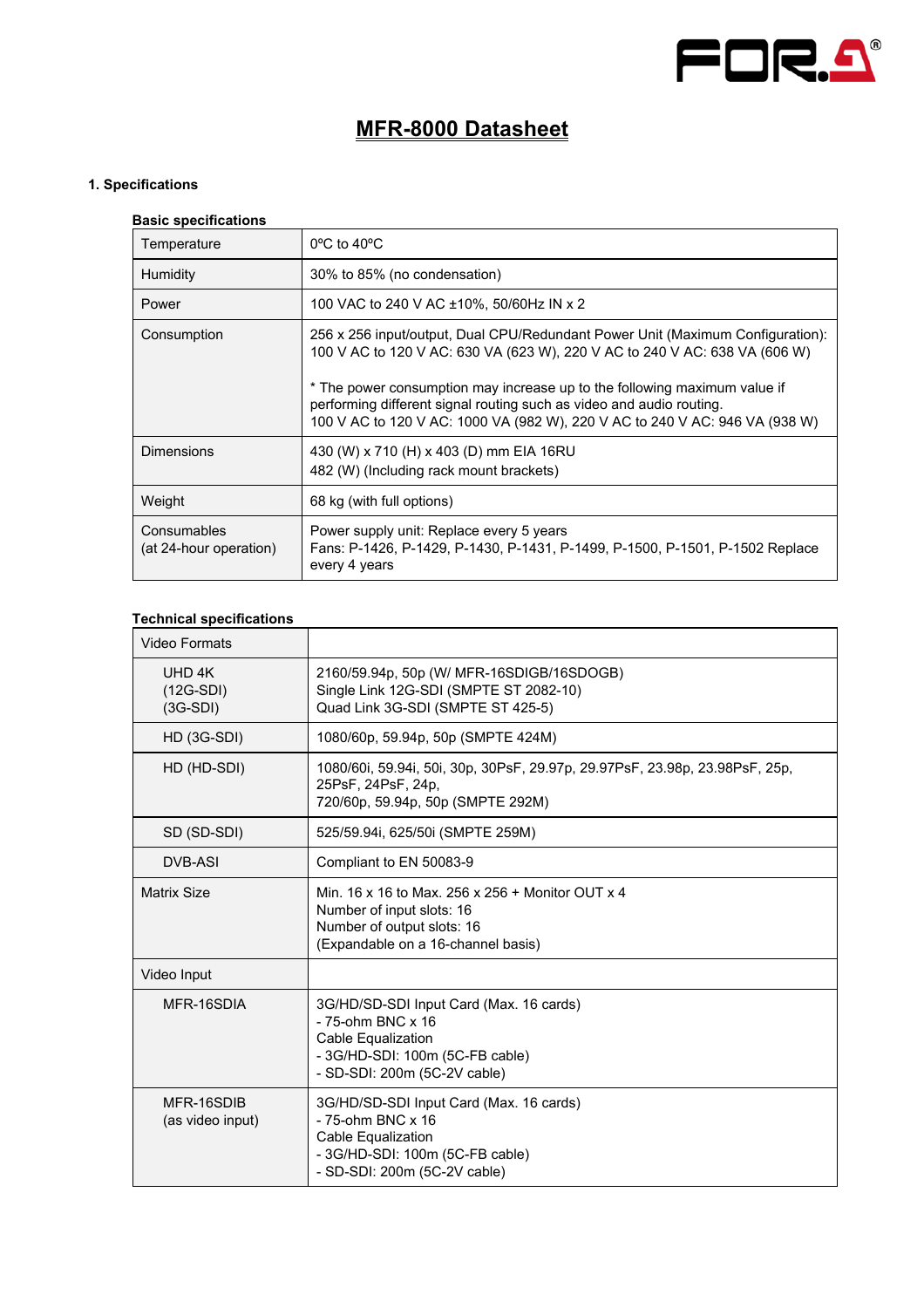

| MFR-16SDIGB                    | 12G/3G-SDI Input Card (Max. 8 cards)<br>- 75-ohm BNC x 4 (12G-SDI or 3G-SDI)<br>- 75-ohm BNC x 12 (3G-SDI)<br>I/O delay selection<br>Delay (H) (0.3H-1H), 1 frame, 1 frame+ Delay (H)                                                                                                                                                                                                                                        |
|--------------------------------|------------------------------------------------------------------------------------------------------------------------------------------------------------------------------------------------------------------------------------------------------------------------------------------------------------------------------------------------------------------------------------------------------------------------------|
| Video Output                   |                                                                                                                                                                                                                                                                                                                                                                                                                              |
| MFR-16SDO                      | 3G/HD/SD-SDI Output Card (Max. 16 cards)<br>- 75-ohm BNC x 16 (Auto reclocking)                                                                                                                                                                                                                                                                                                                                              |
| MFR-16SDOGB                    | 12G/3G-SDI Output Card (Max. 8 cards)<br>- 75-ohm BNC x 4 (12G-SDI or 3G-SDI)<br>- 75-ohm BNC x 12 (3G-SDI)<br>I/O delay selection<br>Delay (H) (0.3H-1H), 1 frame, 1 frame+ Delay (H)                                                                                                                                                                                                                                       |
| <b>Monitoring Output</b>       | 3G/HD/SD-SDI, DVB-ASI: 75-ohm BNC x 4 (Auto reclocking not supported)                                                                                                                                                                                                                                                                                                                                                        |
| Audio Input                    |                                                                                                                                                                                                                                                                                                                                                                                                                              |
| MFR-16ADI                      | AES/EBU Audio Input Card with SRC (Max. 4 cards)<br>- 75-ohm BNC x 16 (16 stereo pairs, 32 channels)<br>- 32kHz, 44.1kHz, 48kHz, 96kHz                                                                                                                                                                                                                                                                                       |
| MFR-16AAI                      | Analog Audio Input Card with A/D converter (Max. 4 cards)<br>- 25-pin D-sub (female) x 4 (16 stereo pairs, 32 channels)<br>- Balanced or unbalanced, 600-ohm or high impedance<br>- A/D conversion: 48kHz / 24bit                                                                                                                                                                                                            |
| MFR-16AAIEX                    | Analog Audio Input Card with A/D converter (Max. 4 cards)<br>- 25-pin D-sub (female) x 4 (16 stereo pairs, 32 channels)<br>- Balanced or unbalanced, 600-ohm or high impedance<br>- A/D conversion: 48kHz / 24bit                                                                                                                                                                                                            |
| MFR-16AESI                     | AES/EBU Audio Input Card (Max. 16 cards)<br>- 75-ohm BNC x 16 (16 stereo pairs, 32 channels)<br>- 48kHz / 24bit (No limitation for MFR-16AESO)                                                                                                                                                                                                                                                                               |
| MFR-16SDIB<br>(as audio input) | MADI Audio Input Card (Max. 8 cards)<br>- 75-ohm BNC x 16 (MADI x 16)<br>- MADI: 64-channel, 48kHz / 24bit                                                                                                                                                                                                                                                                                                                   |
| Audio Output                   |                                                                                                                                                                                                                                                                                                                                                                                                                              |
| MFR-16AAOEX                    | Analog Audio Output Card with D/A converter (Max. 4 cards)<br>- 25-pin D-sub (female) x 4 (16 stereo pairs, 32 channels)<br>- Balanced or unbalanced, less than 100-ohm<br>- D/A conversion: 48kHz / 24bit                                                                                                                                                                                                                   |
| MFR-16ADAO                     | Embedded/AES/Analog Audio Output Card (Max. 8 cards)<br>AES/EBU (Synchronous only)<br>- 75-ohm BNC x 8 (8 stereo pairs, 16 channels)<br>- 48kHz / 24bit<br>Embedded audio (1080/59.94i, 1080/60i)<br>- 75-ohm BNC x 2 (8 stereo pairs, 16 channels)<br>- Unbalanced, 48kHz / 24bit<br>Analog audio<br>- 25-pin D-sub (female) x 1 (4 stereo pairs, 8 channels)<br>- Balanced or unbalanced, less than 100-ohm, 48kHz / 24bit |
| MFR-16AESO                     | AES/EBU Audio Output Card (Max. 16 cards)<br>- 75-ohm BNC x 16 (16 stereo pairs, 32 channels)<br>- 48kHz / 24bit (No limitation for MFR-16AESI)                                                                                                                                                                                                                                                                              |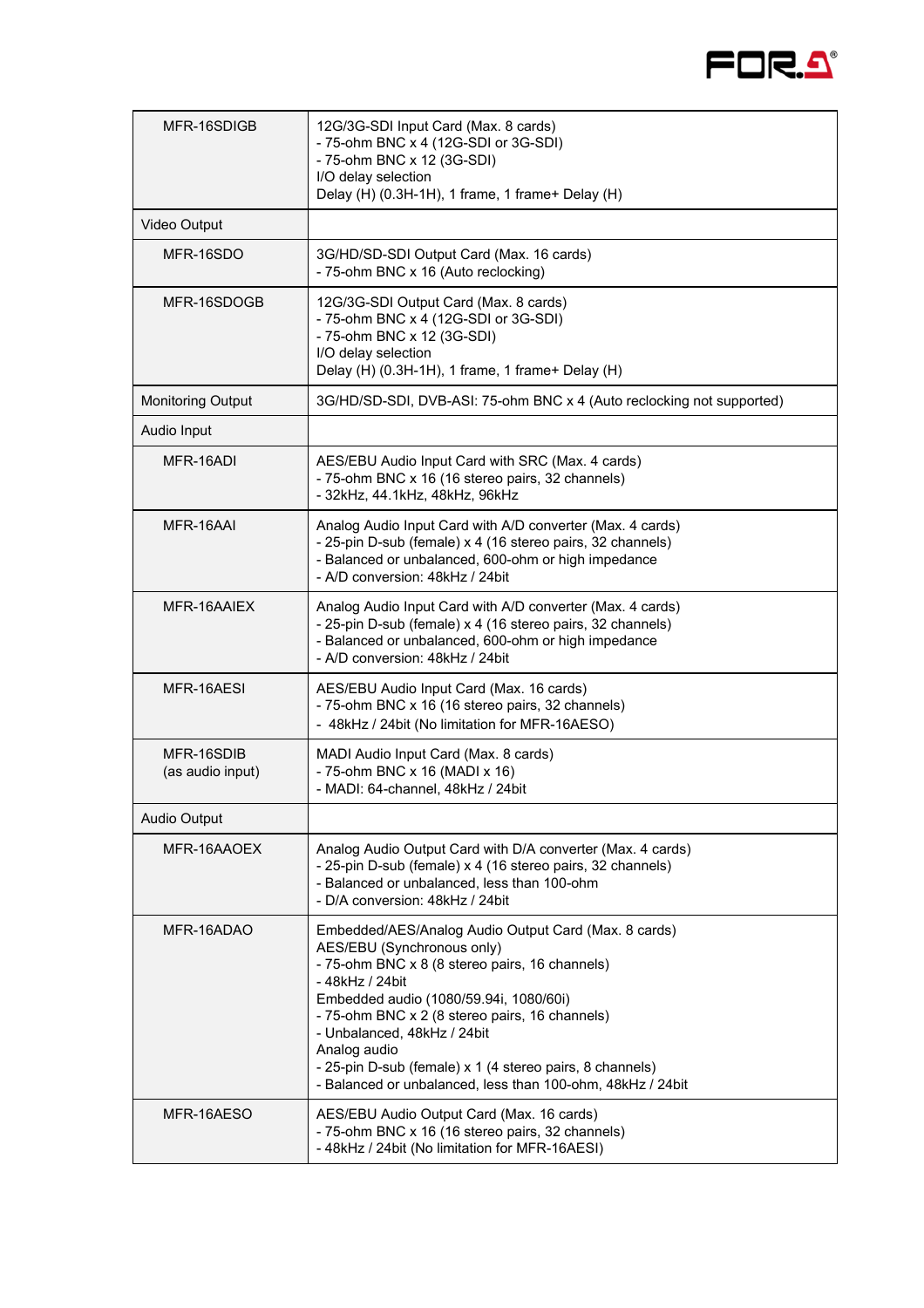

| MFR-16MADIPO             | MADI/SDI Output Card (Max. 8 cards)<br>- 75-ohm BNC x 16 (MADI/SDI x 16)<br>- 48kHz / 24bit<br>- Output delay time: 1 ms or less<br>Video Output<br>- 3G-SDI: 1080/59.94p, 1080/50p<br>- HD-SDI: 1080/59.94i, 1080/50i, 1080/29.97PsF, 1080/23.98PsF, 720/59.94p<br>- Additional delay time: I/O delay selection Delay (H) (0.2H-1H) |
|--------------------------|--------------------------------------------------------------------------------------------------------------------------------------------------------------------------------------------------------------------------------------------------------------------------------------------------------------------------------------|
| MFR-16AESPO              | AES/EBU Audio Output Card (Max. 8 cards)<br>- 75-ohm BNC x 16 (16 stereo pairs, 32 channels)<br>- 48kHz / 24bit<br>- Output delay: 1 ms or less                                                                                                                                                                                      |
| RS-422 data input/output |                                                                                                                                                                                                                                                                                                                                      |
| MFR-16DTIO               | RS-422 data Input / Output Card (Max. 8 cards)<br>Data rate: Max. 115.2 kbps<br>9-pin D-sub (female) x 16                                                                                                                                                                                                                            |
| Reference Input          | BB: 0.429 Vp-p (NTSC)/0.45 Vp-p (PAL) or Tri-level Sync: ±0.3 Vp-p 75-ohm BNC<br>x 2, loop-through (Terminate with 75-ohm terminator, it unused.)                                                                                                                                                                                    |
| Interfaces               |                                                                                                                                                                                                                                                                                                                                      |
| <b>MFR-I AN</b>          | 10/100/1000 BASE-T, RJ-45 x 2<br>(For connecting up to 128 RU/GPI units.)<br>(Second LAN port used in redundant CPU configuration)                                                                                                                                                                                                   |
| <b>PC-I AN</b>           | 10/100 BASE-TX, RJ-45 x 2 (for PC operation)<br>(Second LAN port used in redundant CPU configuration)                                                                                                                                                                                                                                |
| <b>SERIAL</b>            | RS-232C/RS-422 (Internal switch) 9-pin D-sub (male) x 1                                                                                                                                                                                                                                                                              |
| <b>ALARM</b>             | 9-pin D-sub (female) x1 (Input: Reset, Output: Power, Fan Alarm)                                                                                                                                                                                                                                                                     |

## **Options**

| MFR-CPU                                                                                | Redundant CPU card                                           |
|----------------------------------------------------------------------------------------|--------------------------------------------------------------|
| MFR-PS                                                                                 | Redundant power supply unit (AC cord retainer clip included) |
| MFR-8RUA/18RUA/39RUA<br>MFR-39RU/40RU/18RU<br>MFR-16RU/16RUD/16RUTA<br>MFR-16/32/64RUW | <b>Remote Control Unit</b>                                   |
| MFR-GPI                                                                                | Interface Expansion Unit                                     |
| MFR-TALM                                                                               | Tally Manager Unit                                           |
| <b>MFR-RULINK</b>                                                                      | Remote Control Relay Unit                                    |

**Accessories** 

AC cord, CD-ROM, and Quick setup guide